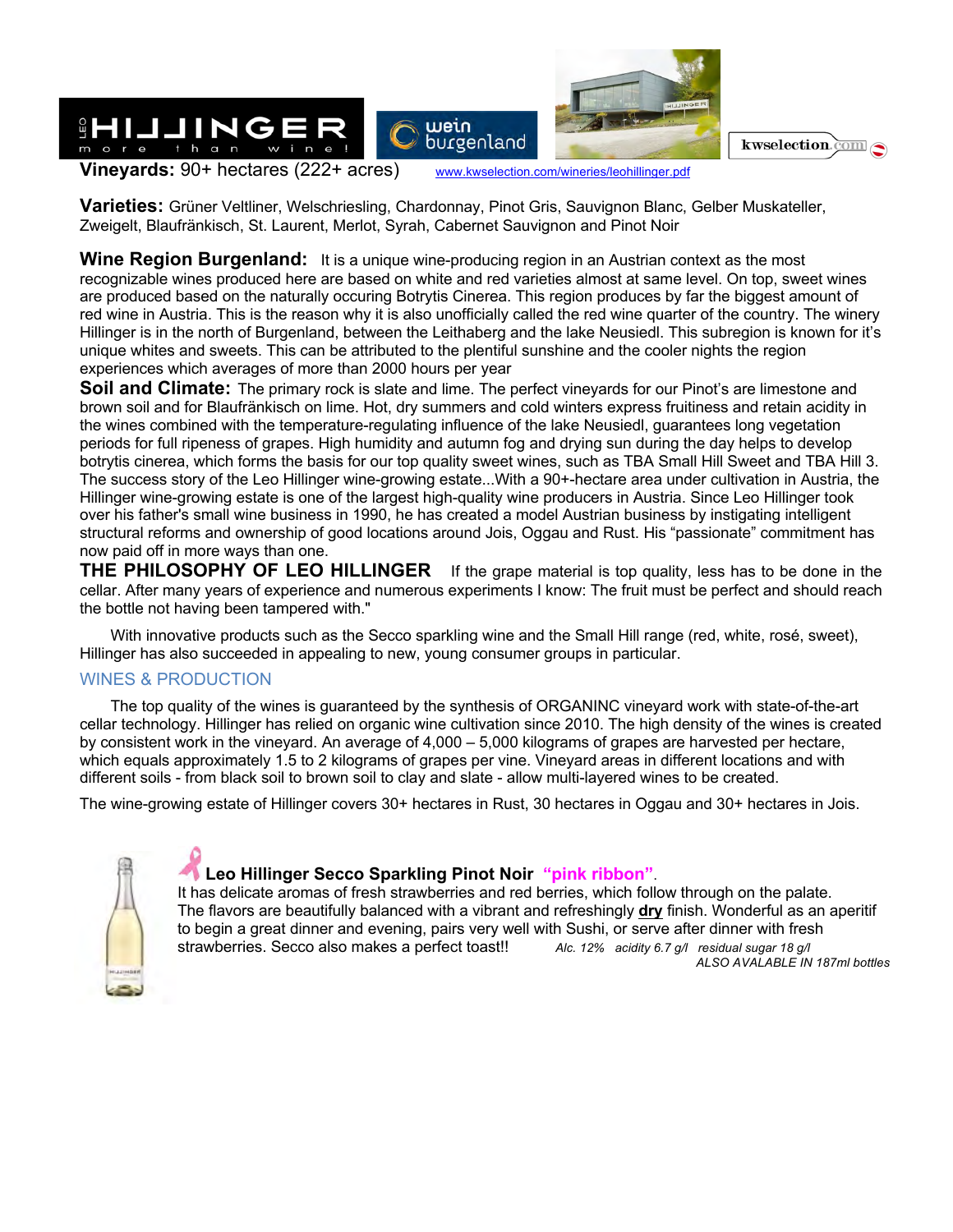



## IING

 $A$  and  $A$  is childhood he showed deep interest in viticulture and already during his childhood he showed deep interest in viticulture and vinification. During his professional wine education and several practical abroad he expended his knowledge and learned the secrets about making great wine showing the sense of place.

At an age of 19, Leo Hillinger went to California and learned the basics about organic treatment in the vineyards and cellar. This builds the fundament for today's success being **100% organic** on more than 90 ha of vineyards.

#### **Minerality in white and red**



### **Leo Hillinger Grüner Veltliner Leithaberg 2017** *Alc. 13.5% acidity 5.4 g/l RS 1 g/l*

**WINE ENTHUSIAST 91** pts. "Mossy freshness and gentle hazelnut make for an appetizing nose. It is on the palate that very aromatic fruit appears, almost akin to apricot on this rounded, mellow but fresh wine that finishes with almost *tropical overtones of passion fruit."* KWSelection.com. — ANNE KREBIEHL MW abv: 13.5% \$39



#### **Leo Hillinger Pinot Blanc Leithaberg 2018** (organic)

Produced from 40-year old vines and this wine reflects all that! Straw yellow in color, it shows the mineral content and salinity of the lime and slate soil. Aromas of peach, nuts and smoke. Juicy with a good complexity and firm texture, white fruit nuances, and fresh, while maintaining its structure. A wine that grabs your attention through its elegant yet distinctive minerality and pleasantly long palate. Great aging potential. 100% destemmed, 6 hours skin contact, spontaneous fermentation in big wooden barrels at 15°C, 4 months on gross lees, 6 months on fine lees, bottling after 2 weeks *Alc. 12.5% acidity 5 g/l RS 1 g/l* 

2017 **93 pts***. "Most subtle hazelnut notes envelop smoke and creaminess on the nose. The balanced*  palate is rounder than expected with a mellow stone fruit juiciness that sits well with the subtle smokiness that speaks of *well-handled oak. A lovely texture completes this subtle, rounded and mellow yet fresh wine."*

ANNE KREBIEHL MW abv: 12.5% \$39



#### **Leo Hillinger Blaufränkisch Leithaberg DAC 2017** (organic)

A medium ruby color with a short purple rim. The nose shows of ripe fruit of blackberry and ripe strawberries. Underlined by spicy aromas of white pepper and Mediterranean herbs, moss and cloves. A taut structure supported by a bit of roasted aromas leads to a long balanced and animating finish. This wine shows the sense of place from the Leithaberg. 100% destemmed, spontaneous fermentation in open wooden casks lasting 3 weeks including maceration, MLF in stainless steel, 24 months in 50:50 new and seasoned barriques *Alc. 13.5 % acidity 5.5 g/l residual sugar 1 g/l* 

2016 **94 pts***. "The exquisite freshness of tart, red cherry mingles with the perfume of cinnamon-sprinkled blueberries. The palate then presents wonderfully ripe but tart fruits of the forest, again with that lovely cinnamon inflection. The body is sinuous, slender but firm. The finish is gloriously spicy. A very elegant wine"* ANNE KREBIEHL MW \$39



#### **Leo Hillinger Pinot Noir "terroir" 2015**

The Pinot Noir Terroir is characterized by a multi-layered, elegant and sophisticated combination of fruit and noblesse, which reflects the origin of the Leithaberg. Medium garnet red, which turns into soft brick tones, releases a fruity, intense scent of strawberries and raspberries and moist stone, which already testifies to the complexity of this wine. The roasted aroma that already penetrates the nose can also be found on the palate, on which the wine continues its fine interplay of strawberry, raspberry and red currants. Fleshy tones mix into this fruitiness, reminiscent of delicately cured Proscuitto.

*The Pinot Noir Terroir grows in the Joiser Ried Altenberg - one of the best locations in the region. A twometer thick, sandy loess layer covers an equally thick layer of gravel with a high proportion of clay. Finally, below is the "Leithakalk" (Lime), through which the vines take their roots in order to get to the water below. Once again, the Leitha Mountains prove themselves in this wine as an exceptional basis for Burgundy.* Organic cultivation of mash fermented in steel tanks, 5 to 6 weeks on the mash 1/3 new wood, 2/3 large wood for 18 months *Alc. 13 % acidity 5.4 g/l residual sugar 2.3 g/l*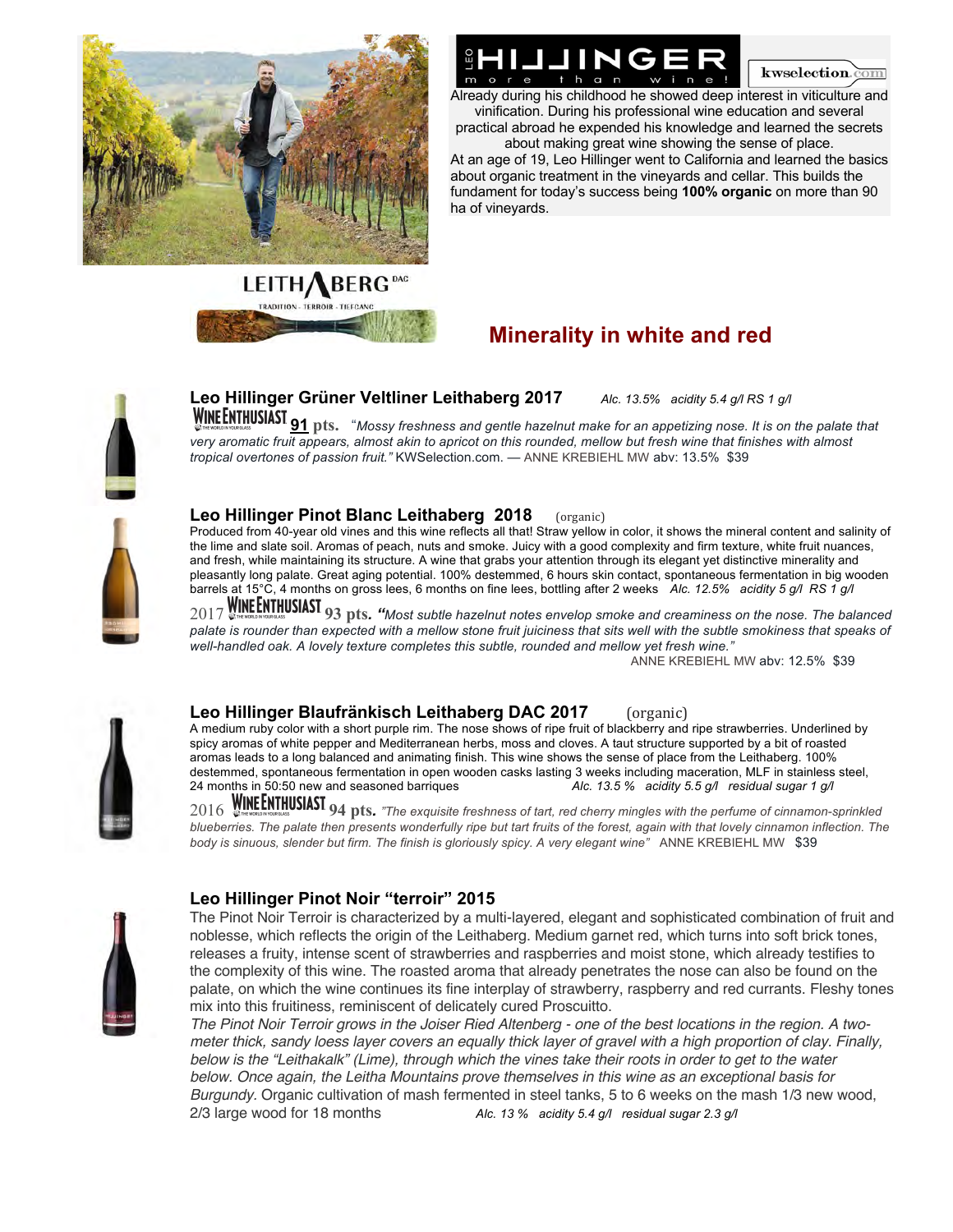



#### **Leo Hillinger Pinot Gris 2019** (organic)

Medium straw-yellow color with pink hue. Aromas of ripe fruit such as quince and mango with hints of walnut. On the palate, the Pinot Gris is smooth and full-bodied with a nice middle palate, rounded off with a fine spicy and long finish. Vinificatio: 4 hours skin contact, temperature-controlled fermentation with selected yeasts for  $2-3$  weeks at  $15^{\circ}$ C – 17°C, 100% stainless steel, 4 weeks on fine lees, bottling after 2-week *Alc. 13.5% acidity 4.6 g/l residual sugar 4.1g/l*

Anjou pear, mandarin orange, white button mushroom, lots of stony minerality, and a lot of lemon zest combine for a really, complex, interesting nose. Taking a sip, it is richer and rounder than it smells, with lots of the savory and mineral notes coming through, and lots of pear. This is very much a food wine with all this body and flavor. Big and yummy….



#### **Leo Hillinger Blaufränkisch 2019** (organic)

Intensive ruby-red color with purple rim, in the nose typical spice, bilberry, blackberry and cinnamon. This impression is prolonged on the palate, supported by a firm body and grippy tannins. The long finish is ending with spice. 100% destemmed, 20% saignée, temperature controlled spontaneous fermentation with natural yeasts for  $4 - 5$  weeks, 1/3<br>aged in seasoned barriques for 12 months, rest stainless steel. <br>Alc. 13.5% acidity 5.3 g/l residual sugar aged in seasoned barriques for 12 months, rest stainless steel.



#### **Leo Hillinger Zweigelt 2019** (organic)

Textbook Zweigelt , ruby-red color with a violet rim and a dark core. Aromas of cherries and sour cherries, underpinned with delicate chocolate, creamy and smooth on the palate. Very fruity, sumptuous flavor and persistent, soft finish. 100% destemmed, 20% saignée, temperature controlled spontaneous fermentation with natural yeasts for 4 – 5 weeks in mixture of 3.000-liter oak vat, second fill barrique and stainless steel for 15 months.

*Alc. 13% acidity 5 g/l residual sugar 6.1 g/l*



#### **Leo Hillinger Pinot Noir Eveline 2017** (organic)

Medium garnet color with a fruity nose of strawberries underlined by earthy and spicy notes, and reminiscent of fine wood. A supple tannin structure and gamey texture complements the palate for real pleasure. A long finish with a nice play of all components leaving the wish to have a second sip immediately. This wine is ideally suited to complement lots of different food. 100% destemmed, 20% saignée, temperature controlled spontaneous fermentation with natural yeasts for 4 – 5 weeks; 50% stainless steel, 25% second fill barrique barrels and 25% 3.000 liter oak vat, for 9 months*Alc. 12.5% acidity 4.4 g/l residual sugar 5.3 g/l*





#### **Leo Hillinger Small Hill Red 2019** *50% Merlot, 25% Pinot Noir, 25% St. Laurent*

Intensive ruby-red color with purple rim, in the nose hints of dark berries and chocolate. On the palate a full bodied, balanced and harmonic impression with lots of dark berry fruit ending in a smooth and moderate finish. This wine is ideally suited to complement dishes. 100% destemmed, each variety fermented in stainless steel separately, 10% matured in seasoned barriques **Alc. 13% acidity 4.5 g/l** residual sugar 4.7 g/l



#### **Leo Hillinger HILLSide 2017** (organic) 60% Syrah, 10% Merlot, 30% Zweigelt

A dark ruby color with purple rim, the nose showing a combination of fruit and spice of blackberries, raspberries and cherries underlined by black pepper. Topped up with velvet flavor of cloves. On the palate the above flavors are supported by delicate roasted flavors with perfect harmonic acidity. The discreet wooden flavors support the perfect tannin structure lasting in a long finish. Selection of best vineyard sites. 100% destemmed, 20% saignée, temperature controlled spontaneous fermentation for  $4 - 5$  weeks at 25°C, 1/3 new barrique, 2/3 seasoned barrique for 18 months, 6 months bottle age *Alc. 13% acidity 5.9 g/l residual sugar 4.8 g/l*



#### Leo Hillinger Hill 1 2015 (organic) 50% Merlot, 25% Blaufränkisch, 25% Zweigelt

A deep garnet color with slight orange rim, the nose showing of high complexity of dark fruits like black currant, cherries and bilberry together with balsamic notes and black tea. A earthy touch complements the palate together with the pointed and ripe tannins and the lively acidity. The finish is very long and perfectly balanced. 100% destemmed, 20% saignée, temperature controlled spontaneous fermentation for 4 – 5 weeks 1/3 new barrique, 2/3 seasoned barrique for 18 months, 6 months bottle age. *Alc.14% acidity 5.3 g/l residual sugar 1.1 g/l*